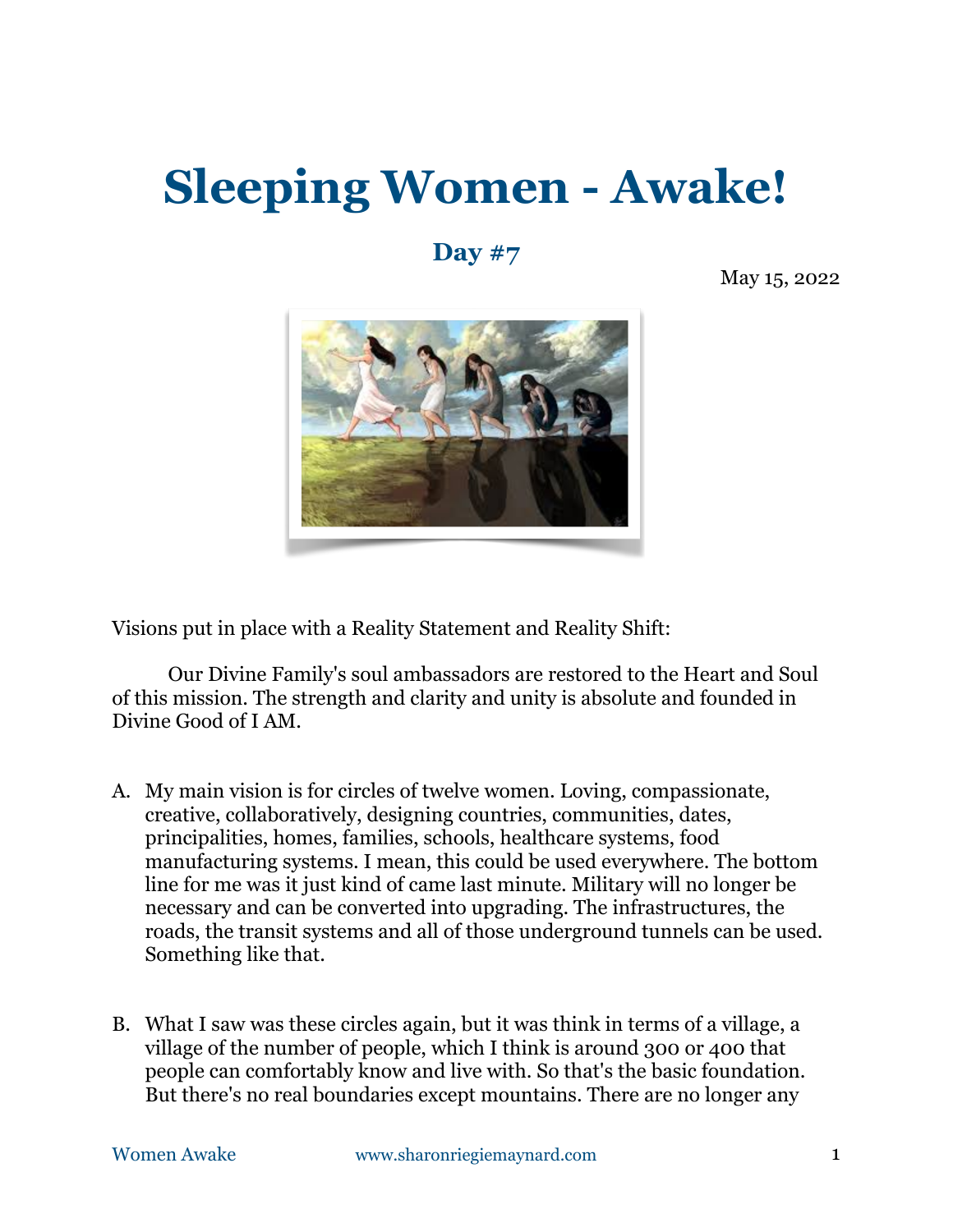countries or States or anything like that. People are free, obviously, to come and go from their villages. But the idea is that you have this solid foundation that you've been raised in of people who know you and love you and care about you. So your heart is whole and you are whole as you go forth into the world. So then people are willing to understand and to be understood. Governance is not by consensus because of the backgrounds and the way that people and the changes that have been made in chakras and hearts and all that. The best idea for how to go forth and solve a situation or a problem is that people sit around and they throw out ideas until there's a hit of rightness and they all feel this hit of rightness. Yes, that's the way we should go. So it's consensus, but it's not the consensus of. I'll agree to that. If you give up this, it's the consensus of. Oh, yeah, of course. That's exactly what we should be doing. Yeah. And that's what I saw. Connection. People working together, actual, like, real heart connection. I care, we care. We all care. Lined up like we're supposed to be. That is the easy way to put it. So that's what I saw and what I'm anchoring in.

- C. That's very similar to my vision. But it's also different because I was journeying. I started with my team standing around me. They told me they are waiting for this moment for a long time. And they tell me that they always stay by me, stay by my side. So I do not have to worry or to hesitate with doing next steps. Important steps are to begin with listen to the inner voice. This is very welcome since we are in listening woman now the fifth grandmother. But of course it's my journey, but this counts for everyone. I mean it is a co creation but I journeyed it in my own spirit body with a listening woman. See, let's what the next steps will be is that I see women and myself offering circles, but these are changing. I also see myself offering lectures which I have never done yet. I see that circles are becoming more open to souls in male bodysuits and that we women are ready to let them be there without any competition, any male or female domination games or overpowering strategies. So there is unity. I see myself becoming someone who loves to offer the medicine I carry, which is my potential to shine and to share my gifts without giving myself away. I see women and men working and co creating new ways of living which actually are very old ways. But we are beginning to remember. I see. We go back to learning to trust each other again and from that foundation to start rebuilding a new society. However, there has to be changed still much and also to be learnt a lot. Thank you.
- D. Divine families, soul ambassadors, which is who we are, are restored to the heart and soul of Divine Mission. Our strength and clarity and unity is absolute, founded in the Divine Good of I AM. And all of Good and Benefit emerges from that.